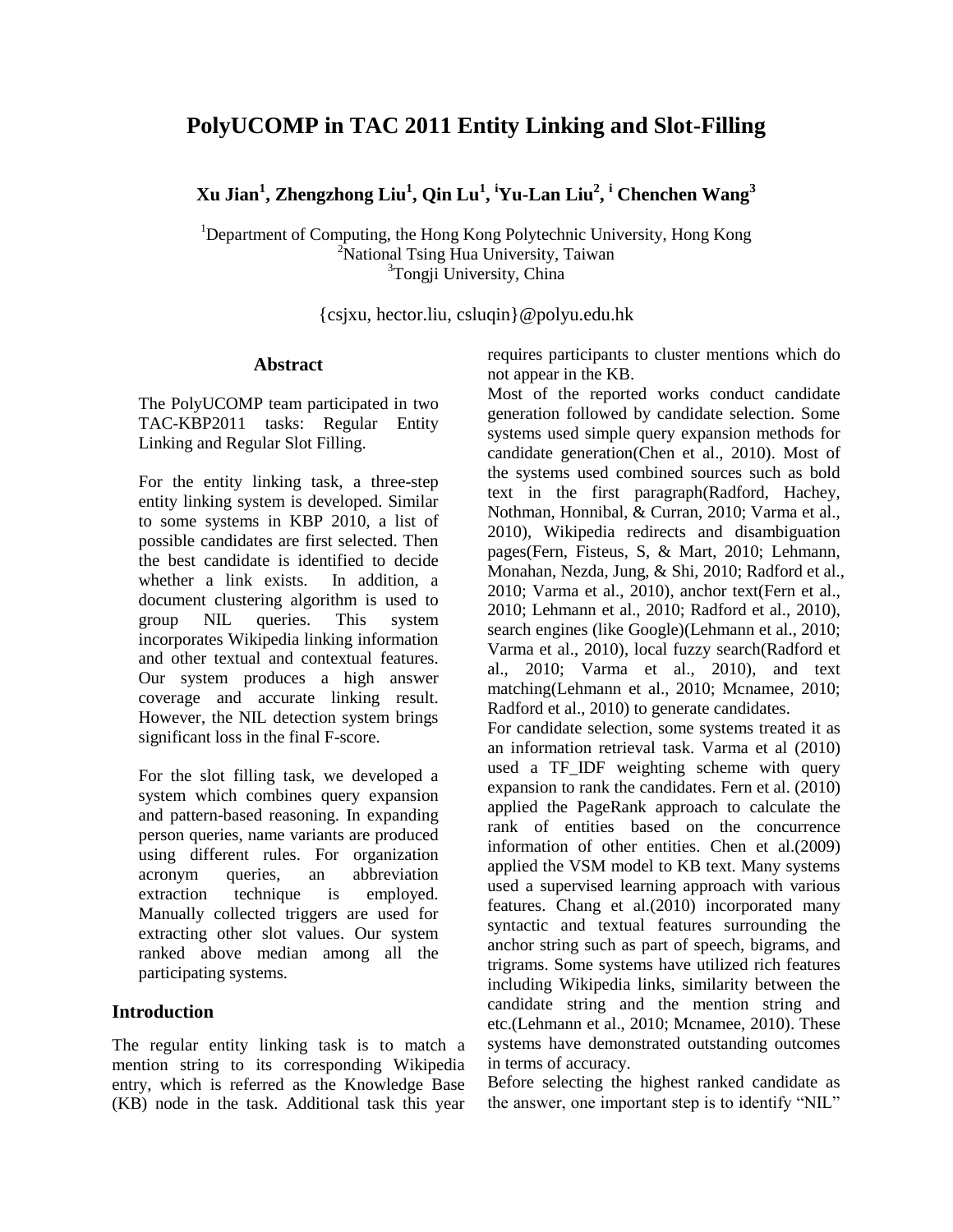queries where no node in KB actually matches the mention string. Some systems simply return "NIL" when no candidate is found(Chen et al., 2010; Radford et al., 2010). Others trained a binary classifier (Lehmann et al., 2010; Mcnamee, 2010) or employed heuristics (Chang et al., 2010; Fern et al., 2010) to resolve the problem.

When comes to the slot filling task, previous researchers use query expansion and information extraction techniques (Chen et al., 2010; Chrupala et al., 2010; Surdeanu et al., 2010). Chen et al (2010) combined the bottom-up information extraction with the top-down question answer style pipeline. Besides, they used query expansion and cross-slot reasoning techniques to enhance the algorithms. Chrupala et al (2010) developed a system with a two-stage retrieval module, where document retrieval and sentence retrieval are done in the first stage and relation extraction done in the second stage based on distance supervision technique. Castelli et al. (2010) built an inference engine to derive relations between entities. Bad slots were then filtered out using the crossdocument entity co-reference approach. Surdeanu et al. (2010) developed a system which is based on the distant supervision technique.

In this paper, our slot filling system incorporates query expansion and slot filling techniques to find slot values in text. It follows a simple architecture. First, we retrieve documents related to the queries and then preprocess the documents including tokenization, sentence detection, and named entity recognition. Second, query expansion is performed using different techniques including abbreviation extraction and rule-based name variation extraction. Third, we extract slot fillers using entity substitution if available. Others are based on the trigger words manually collected from the English Wikipedia. Then, the document relevance score given to validate the effectiveness of the extracted slot fillers.

The rest of the paper is organizes as follows. Section 2 describes the design and performance analysis of the entity linking system. Section 3 describes the design and the performance analysis of the slot filling system. Section 4 is the conclusion.

# **The Entity Linking System**

Our entity linking system also takes the two step approach to first generate the candidates, and then through the second selection step to obtain the result. As the task this year also requires clustering of the results, an additional clustering step is developed to handle "NIL" queries. The following sub-sections explain our approaches in detail.

### **1.1 Knowledge Base preprocessing and preparation**

In order to make use of the rich linking resources in Wikipedia, a Wikipedia dump<sup>1</sup> with only articles is prepared for use. The matching process is divided into two parts. First, the mention string is linked to Wikipedia articles. Another mapping is done from the KB nodes to the Wikipedia articles. In principle, the Wikipedia articles should be a superset of the KB nodes. However, due to the conflict in different Wikipedia versions, there is a small set of articles in KB nodes which cannot find a mapping in the Wikipedia articles. In our system, this portion of the KB nodes is ignored.

The KB nodes are indexed using Lucene<sup>2</sup> with fields including "Title", "Text", "Node Id", "Node Type"(a value in the set {ORG, GPE, PER, UNK}), and "facts"(The Wikipedia fact slots). The mapped Wikipedia articles are processed using the Wikipedia Miner toolkit<sup>3</sup> described in (Milne & Witten, 2008). The indexing process enables extensive search and mining in the following subsections.

# **1.2 Candidate generation**

The primary goal in candidate generation is to achieve a high recall so that we can obtain wide candidate coverage. Precision should be considered if possible, but precision is only a secondary consideration in candidate generation. To achieve a high recall, several sources are used together to get the set of candidates. The sources are listed below:

**S 1.** Surface Form to Entity Mapping(SFEM)

 $\overline{a}$ 

<sup>1</sup> A Wikipedia dump on 2010/Oct/11 is used in our system

<sup>&</sup>lt;sup>2</sup> <http://lucene.apache.org/>

<sup>&</sup>lt;sup>3</sup> <http://wikipedia-miner.cms.waikato.ac.nz/>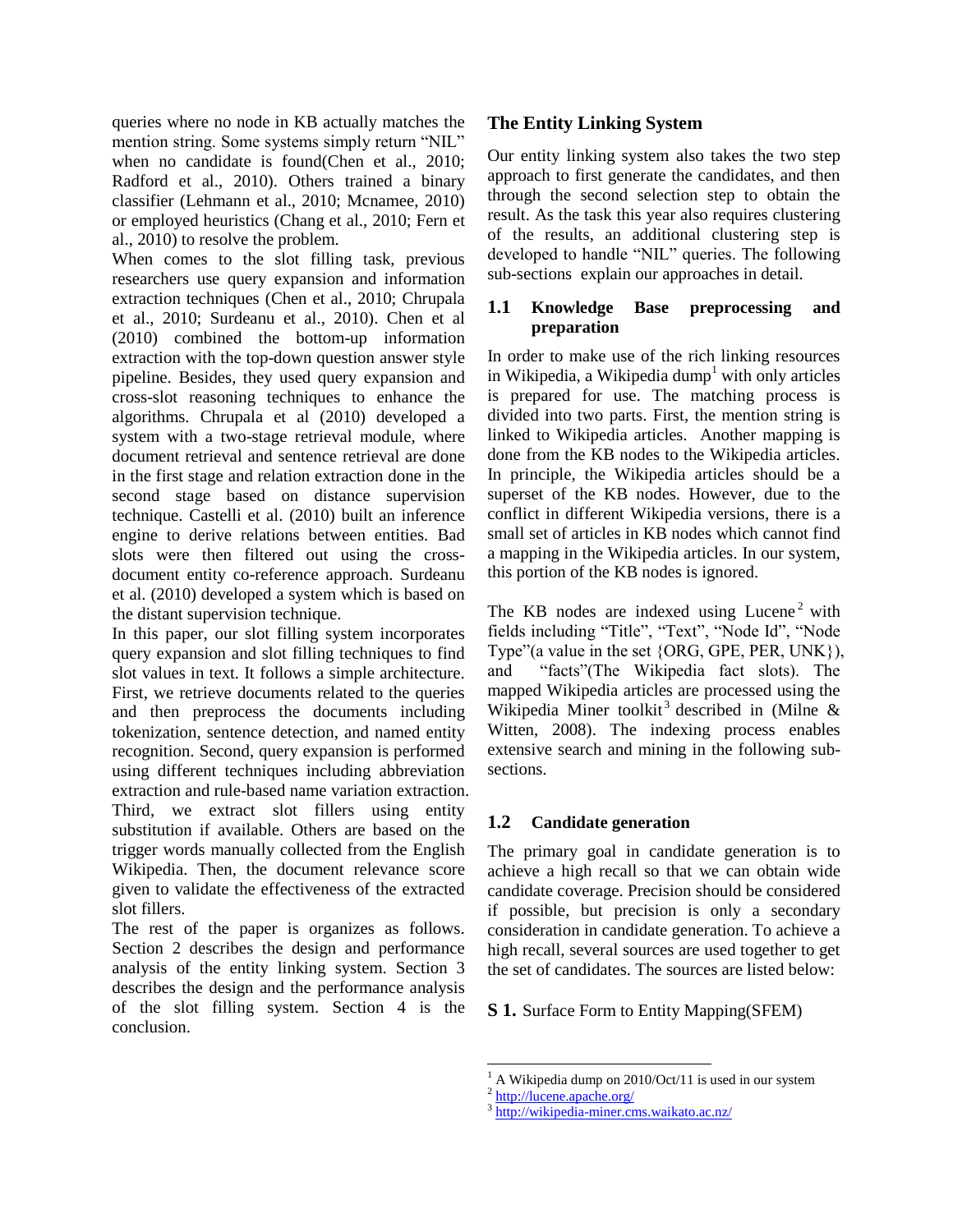First of all, the system tries to find all possible "*Senses*" using the Wikipedia Miner. Senses are modeled by Wikipedia pages, they are generated through **Surface Form to Entity Mapping** (Cucerzan, 2007). Surface forms are the mentions of an entity, and entity is modeled by the Wikipedia page, which is also called sense in the Wikipedia Miner system. Surface forms can be page titles or references (Wikipedia anchors) in other Wikipedia pages to this entity.

### **S 2.**Proximity SFEM

If no such pages (senses) are found, the system will try to give *suggestions* by finding page titles. These titles are filtered out by computing their edit distances with the mention string to correct some spelling errors.

### **S 3.**Tracing of Actual Pages

In case the returned page are not article pages, such as redirect or disambiguation pages, the system will follow the links to find article pages with actual contents and add them into the candidate set.

### **S 4.**Candidate Augmentation Through Lucene

To ensure reasonable recall, the system will search the mention string in Lucene if the number of candidates in Step 4 is less than 7. By so doing, sufficient number of candidates is produced for selection.

### **S 5.**Candidates from the source documents**:**

Apart from retrieving candidates directly from the Wikipedia articles, used three methods to find out candidates in the source documents similar to the LCC 2010 system(Lehmann et al., 2010).

(1) **Longer Mentions to** identify longer mentions of the entity name in the source document such as:

> *Query: "Black Panthers" Sense: "New Black Panthers".*

(2) **Soft Mentions** to identify approximate string with the entity name. This type of mention aims to find alias with different punctuation marks or to correct mis-typed query names. Dice coefficient is used to compute the similarity between strings as in

*Query: "Carrie Ann Moss"* 

### *Sense: "Carrie-Ann Moss".*

The threshold for the Dice coefficient test is set to 0.6 based on observation.

(3) **Acronym Expansion** to identify expanded forms of an abbreviation. Because a large portion of the documents are from newswire, abbreviations usually appear in complete form and they are followed within parentheses for the first time. For the string before the parentheses, the system maps the words' initial letter into query name and allows a gap of at most 2 words. For example, "Convocation of Anglicans in North America" can be mapped into "CANA". There are also cases where the abbreviation are not formed by English, in this case, The Stanford NER tagging is used to extract the named entity right before the parentheses. For example, "BA" is the German abbreviation of "Federal Labour Agency".

For the candidates generated above, each candidate will be found in the Wikipedia articles, and is represented uniquely by its mention string, query id, KB node id (sometimes can be NIL) and Wikipedia page id.

# **1.3 Candidate selection**

Candidate generation in the candidate generation module can introduce a lot of noise into the candidate set especially the work in Step 4 and Step 5. The purpose of candidate selection is to filter out these irrelevant candidates. In our case, candidate selection is done through supervised learning using  $SVM^{Rank 4}$  and  $SVM^{light 5}$ . Learning is done through the answer sets from KBP 2009 and 2010 using ten features associated with the candidates as listed in Table 1. These features are either translated to binary values or real values before applied to the classifiers. Out of the 9 features, four are textual features, three are contextual features, one is semantic feature, and one is a confidence score.

 $\overline{a}$ 4

[http://www.cs.cornell.edu/people/tj/svm\\_light/svm\\_rank.html](http://www.cs.cornell.edu/people/tj/svm_light/svm_rank.html)

<sup>5</sup> <http://svmlight.joachims.org/>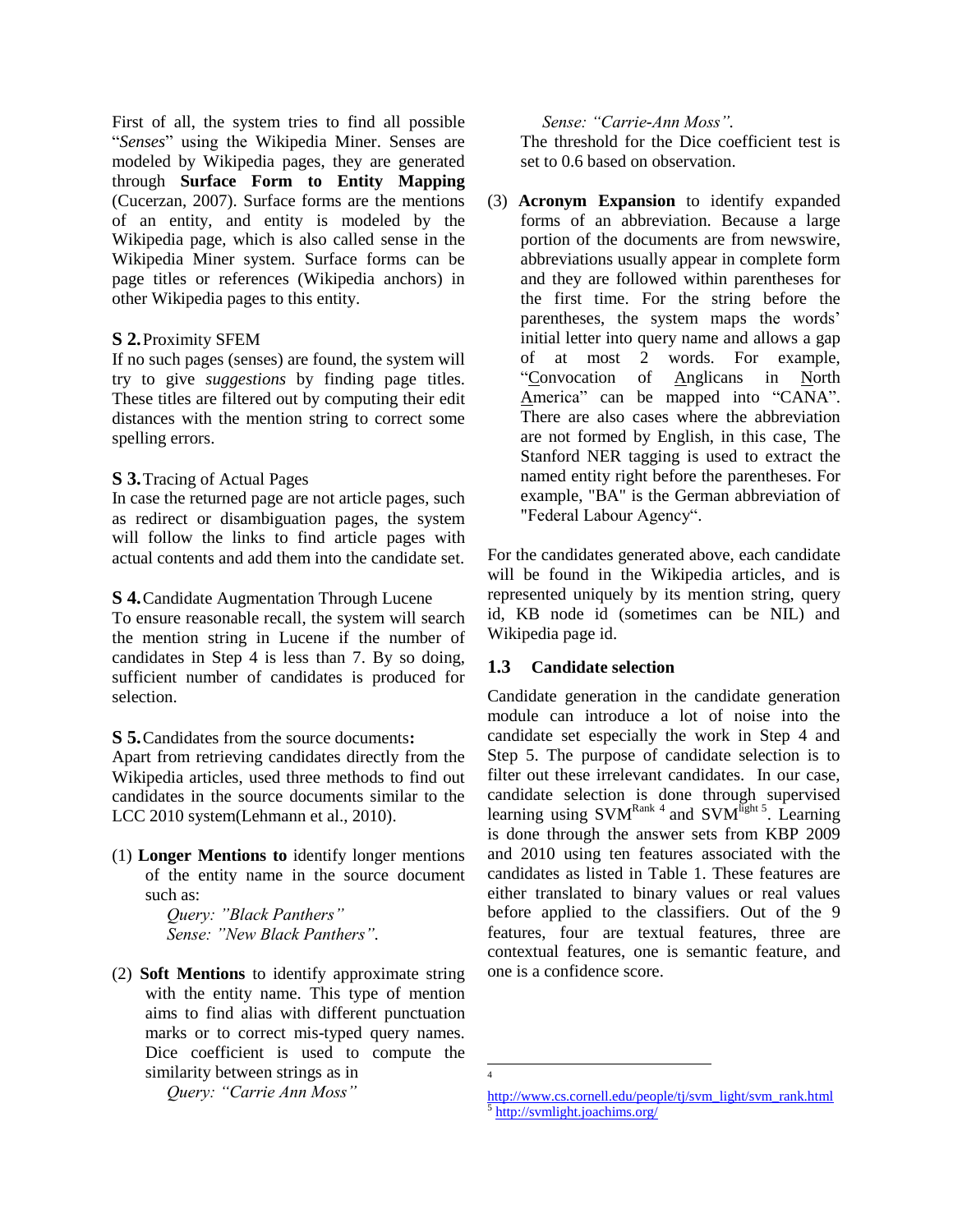| Feature            | Feature    | Data | Description                                                            |  |
|--------------------|------------|------|------------------------------------------------------------------------|--|
|                    |            | Type |                                                                        |  |
| DICE_TEST          | Textual    | B    | Whether the mention string and candidate string pass the DICE_TEST     |  |
| <b>ACRO TEST</b>   | Textual    | B    | Whether the mention string is an acronym of the candidate string       |  |
| SUBSTRING TEST     | Textual    | B    | Whether the mention string and candidate string are substrings to each |  |
|                    |            |      | other                                                                  |  |
| WEAK ALIAS         | Textual    | B    | If all the above fail, then this is true                               |  |
| <b>COMMONESS</b>   | Contextual | R    | Probability of the anchor text refers to this page.                    |  |
| <b>RELATEDNESS</b> | Contextual | R    | Semantic similarity of the Wikipedia page to the mention context.      |  |
| LUCENE SCORE       | Contextual | R    | For candidates found in Lucene search, the search score is used.       |  |
| <b>SAME TYPE</b>   | Semantic   | B    | Whether the candidate shows the same type in KB nodes and DB pedia or  |  |
|                    |            |      | NER tagging                                                            |  |
| NO OF SOURCE       | Confidence | R    | Number of sources that the candidate string is found                   |  |

found in the same order as that in the candidate

Table 1 Features in Entity Linking and NIL Detection

### **Textual Features**

The **DICE TEST** feature considers the Dice Coefficient of the query name and a candidate mention in different strategies: In the first strategy, the Dice Coefficient is done on the original strings. We also adopt two additional variation forms to compare only a portion of the long string so that the two comparing strings have the same length. The variation forms are the left aligned and the right aligned strategies. The table below illustrates how these three strategies are applied.

| Strategy name                  | Short<br>string | Long string             |
|--------------------------------|-----------------|-------------------------|
| Both<br>full<br>length strings | Abott Lab       | Abbot Laboratory        |
| Left aligned                   | Abott Lab       | <b>Abbot Laboratory</b> |
| Right aligned                  | Abott Lab       | <b>Abbot Laboratory</b> |

If one of the coefficients exceeds the threshold 0.8, the feature is valid and assigned with a Boolean value (true). The **ACRO\_TEST** feature only considers all-uppercase query names, namely, the query names in abbreviation form. There are two rules in the acronym test. The first one requires that some of the initial letters of candidates can form the query name in any order such as "CHT" and "Chunghwa Telecom Co.". The second one requires that the letters of the query name must be string.

The third textual feature **SUBSTRING\_TEST** tests the substring matches of the mention string in the source document. The last feature, WEAK ALIAS, indicates the failure of getting any textual feature.

Although the set of rules seems loose, by using these features in combination, the disambiguation power is still considerably high.

### **Contextual Features**

The context around the mention string plays an important role in determining the mapping. We use a method similar to the highest ranked system LCC(Lehmann et al., 2010) in KBP 2010 by modeling the context using Wikipedia articles. The rich information from Wikipedia linking provides more resources than common term matching. The Wikipedia miner(Milne & Witten, 2008) system is used to model the context around the mention string into Wikipedia concepts (modeled by Wikipedia articles). With the use of this tool, we can compare the similarity between the candidate Wikipedia articles with the context using the internal linking similarity. We adopt the commonness and relatedness measurements described in (Milne & Witten, 2008) and (Cucerzan, 2007) as the primary sources for context similarity.

**Commonness** feature is the probability that this anchor text will link to the candidate page. The **Relatedness** feature is the semantic similarity of two Wikipedia pages, calculated using the number of links between these two pages. To speed up the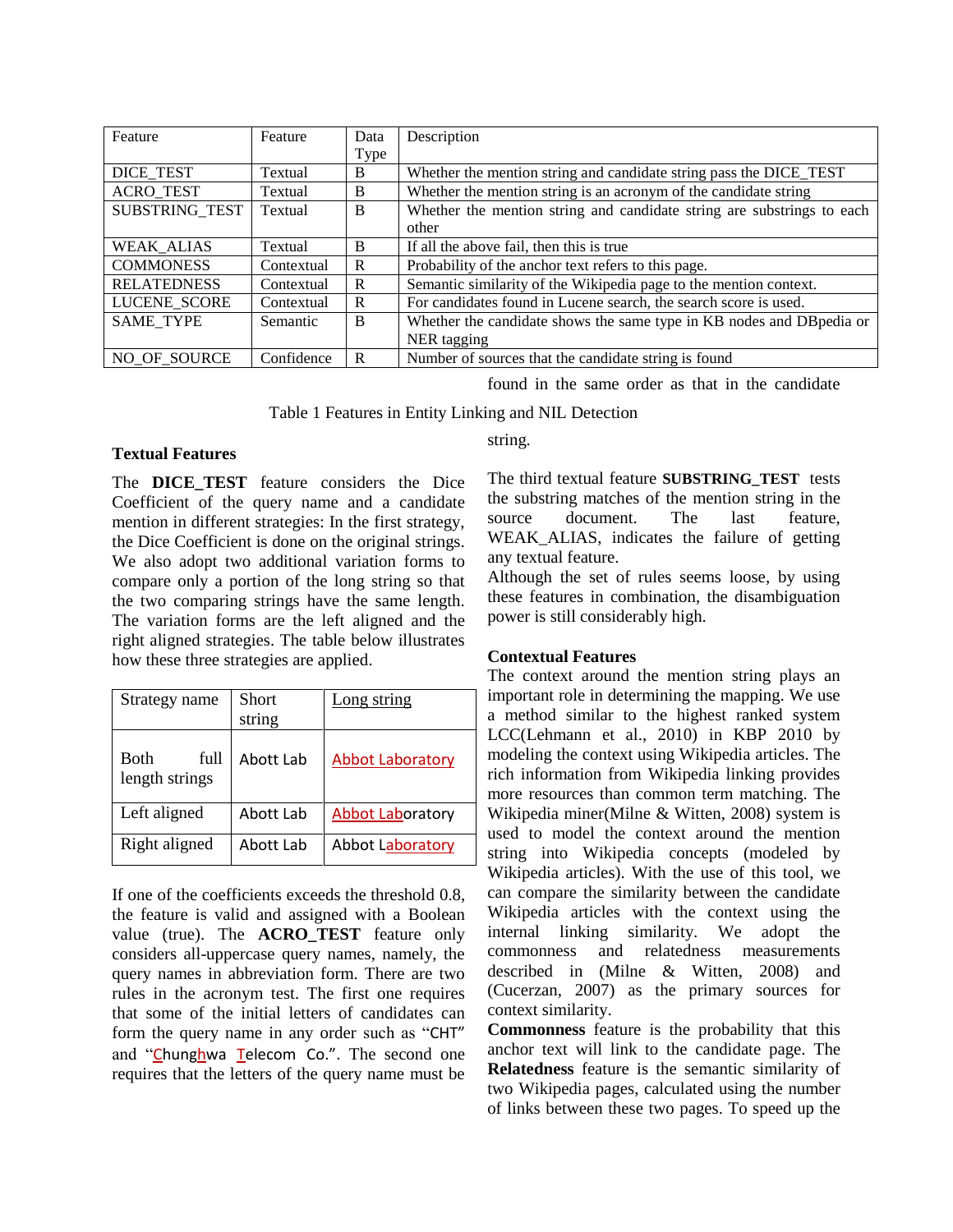process of link mining, only outwards links are considered in our system. To make use of the relatedness score, the context near the candidate string is modeled through the following steps:

- 1. The learning based link detector in Wikipedia miner is used to detect links in a window size of 20 near the mention string.
- 2. The links are ranked based on several criteria such as the relatedness and link probability with the surrounding links(Milne & Witten, 2008). If one link is less related to the surrounding links or it is too popular, it will be given a low score. The judgment is based on a pre-trained model shipped with Wikipedia miner. Only links with a score in the top 10 are reserved.
- 3. The window size is incremented by 20 if less than 10 links are found. The maximum window size is 80 as a termination condition even if not enough context terms are found.

**Lucene score** used in candidate generation is also used here as a contextual feature.

#### **Semantic Features**

The **SAME\_TYPE** feature refers to whether the mention string is the same semantic type as that of the KB node. The Stanford NER tagger $6$  is used to identify the a query's semantic types. When verifying the 2009 and 2010 results with the published golden standard, the accuracy only reaches 86%. Therefore, DBpedia is included in the system to improve accuracy. DBpedia is consulted first; NER tagging is used when DBpedia"s answer is unknown.

Ranking is then conducted using The  $SVM<sup>Rank</sup> system$ . The C parameter for  $SVM<sup>Rank</sup>$  is set to 0.01 multiplied by the number of training examples. The top ranked candidate is the potential linking node for the corresponding query.

#### **NIL Detection**

 $\overline{a}$ 

Another important procedure is to detect the NIL queries. In our system, a binary SVM classifier is trained using the same feature set.  $SVM<sup>light</sup>$  is used to train the model. For the submitted run, the cost factor (-j option in SVM<sup>light</sup>) for positive and negative samples are set as using the system default value of 1.

#### **1.4 NIL query Clustering system**

A new task in KBP 2011 requires that all the output be clustered based on the underlying entities. A sub system that clusters NIL queries is developed. The system is also divided into two parts:

#### **P1. NIL query grouping**

As there are a large number of NIL queries in the final result, all the NIL queries are first clustered based on similarity to the query string. There are three tests to determine the string similarity, Dice coefficient test, Acronym test and substring test. The threshold values of these tests is the same as that used in the entity linking part. If a string passs the test with any other string, they are treated as similar, the system go through all the NIL queries and group the similar queries together.

#### **P2. Inner group clustering**

In each similar group, the queries need to be further clustered. Because of time constraint, only one similarity measure -- relatedness is used. The system models the context near the mention string as Wikipedia anchors, and finds the similarity between contexts. As the contexts have already been modeled in the entity ranking part, the system only needs to get the existing context for comparison, which makes this step very efficient. For each context anchor in a document  $D_i$ , we assign it the similarity score with the most similar anchor in document  $D_j$ . The average of all these scores in document  $D_i$  is used as the final similarity score between  $d_i$  *and*  $d_j$  Use  $A_{im}$  to denote the *m*th anchor in  $D_i$ ,  $A_{jn}$  to denote the *n*th anchor in  $D_j$ . *R(A, B)* refers to the relatedness score between two anchors, the similarity score is then computed as:

$$
sim((d_i, d_j) = \sum_m \max_n(R(A_{im}, A_{jn}))
$$

A simple Hierarchical Agglomerative Clustering (HAC) algorithm is used to cluster the documents. The threshold used for the HAC is set as 3.0 for the submitted run.

<sup>6</sup> http://nlp.stanford.edu/software/CRF-NER.shtml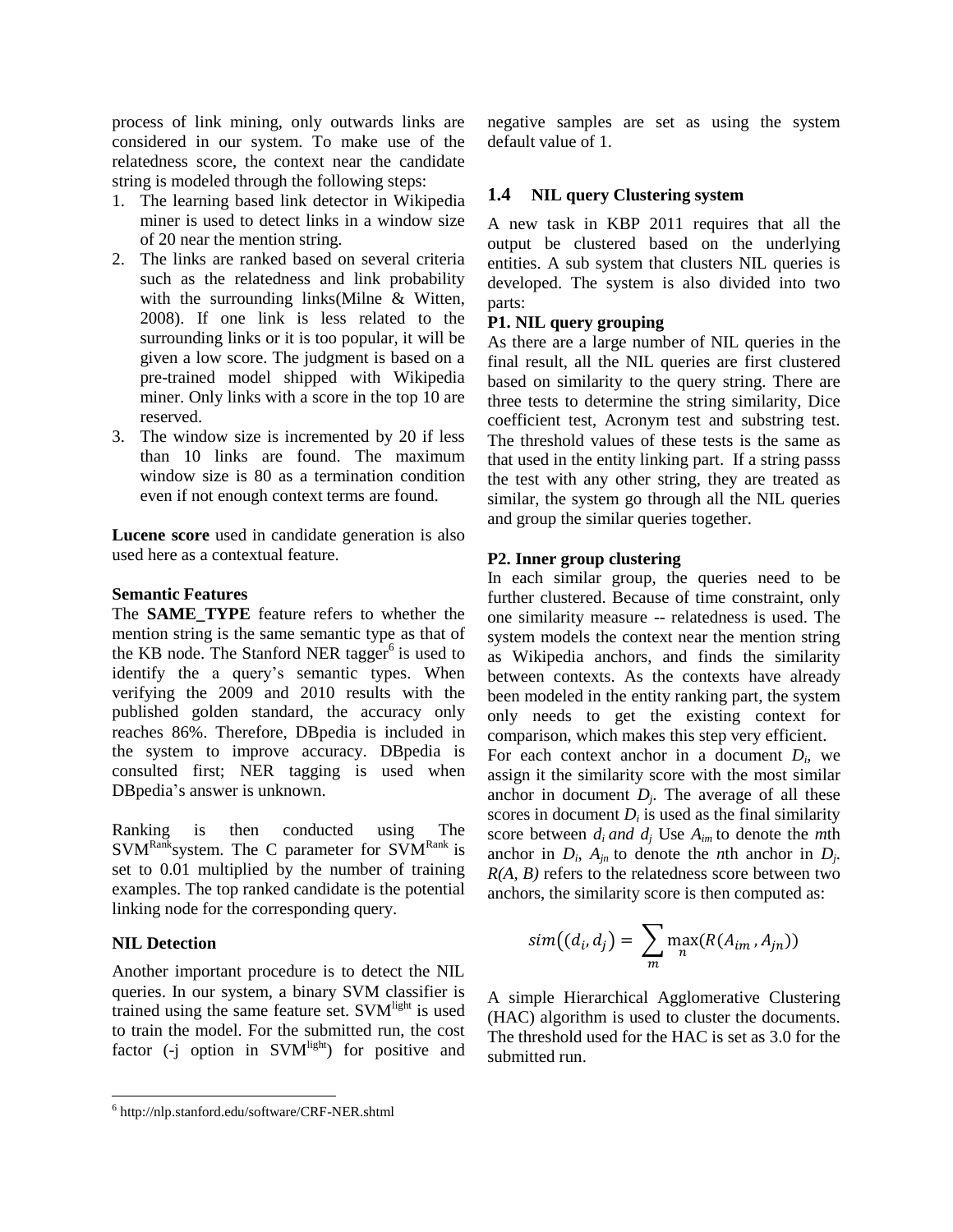### **1.5 Performance and evaluation on entity linking system**

Due to time constraint, only two runs with slightly different threshold are submitted. Their performance is listed in **Error! Reference source not found.**. Our system gives a good performance in the first step. In the 2011 test data set, the system achieved 85.5% coverage on Non-NIL queries. However, the final evaluation result shows that the performance is lower than average.

In post evaluation experiments, we found one programming error where the binary classifier and the rank classifier are used in the wrong order. The corrected version of is labeled as Run3 and its performance is listed in **Error! Reference source not found.**. Also, when training the binary classifier, we did not address the severe imbalance between the negative examples and the positive examples. With the added cost parameter "-j" in SVM<sup>light</sup> set to 3 to correct this imbalance, RUN4's performance has further improved.

|                  | Micro   | B <sub>3</sub> | B <sub>3</sub> | <b>B3 F1</b> |
|------------------|---------|----------------|----------------|--------------|
|                  | Average | Precision      | Recall         |              |
| RUN1             | 0.673   | 0.582          | 0.634          | 0.607        |
| RUN <sub>2</sub> | 0.672   | 0.580          | 0.633          | 0.605        |
| RUN3             | 0.694   | 0.664          | 0.619          | 0.641        |
| RUN4             | 0.740   | 0.713          | 0.654          | 0.683        |

### Table 2: Performance Evaluation of the Entity Linking System

Given that the highest F1 score among all participants is 0.846 and the median F1 score is 0.716, the system performance is close but still below the median. In the analysis, we found that the NIL detection system is still working poorly even with a penalty to address the data imbalance issue. For a trained model without penalty, there are 400 results classified as NIL by mistake, given that the number of queries that has a real linking in KB is only 1124, 35.5% answers are missed in this way. At the same time, the system also left 178 NIL queries undetected. After giving penalty to the model, there are still 283 queries classified as NIL and 192 NIL missed mistakenly. But, the ranking classifier works a little bit better with penalty: among 841 queries with a link that the system did not classified as NIL. 718 answers are correct, and the accuracy is about 85.5%.

We suspect that the selected features used in the system are not appropriate for NIL queries. On the other hand, we also notice that the NIL classification recall on the 2011 data set (about 64%) is significantly lower than the test result on 2010 or 2009 data set (all above 80%). The differences in data set may also result in the poor performance on NIL detection. This may be because the currently used features are not suitable for NIL queries. There is a need to find discriminating features suitable for NIL queries in the future.

# **The Slot Filling System**

Our slot filling system has three modules. The first is for document retrieval and preprocessing. The second is for query expansion and third is for entity substitution.

### **1.6 Document retrieval and preprocessing**

The entire source text is first indexed by the Lucene package. Initially, when expanding a query, we use Lucene to get the top 50 documents that contain the query name. We then employ the Stanford NLP package<sup>7</sup>including the named entity recognizer tool and part of speech tagger to preprocess the documents. We also used the  $\overline{OPENNLP}$  package  $8$  tokenizer and sentence detector to tokenize the documents and find the sentence boundaries of the documents.

For a particular set of slots, including *org:emeber\_of*, *org:members*, *org:parents*, and *org:subsidiaries*, the Stanford dependency parser is used to harvest related slot values. Before extracting the slot values, the named entities are substituted with one capitalized word. By doing so, the named entities with more than one words will be parsed as one single constituent in the dependency tree. This will help to find the correct slot values.

For other types of slots, for example, *per:title*, *per:charges*, *per:origin*, *org:political/religious affliation*, lists of trigger words are used. These trigger words are manually collected from the English Wikipedia. As for the types of *per:date\_of\_birth, org:founded, org:dissolved*, etc.,

l

<sup>&</sup>lt;sup>7</sup> <http://nlp.stanford.edu/>

<sup>8</sup> <http://incubator.apache.org/opennlp/>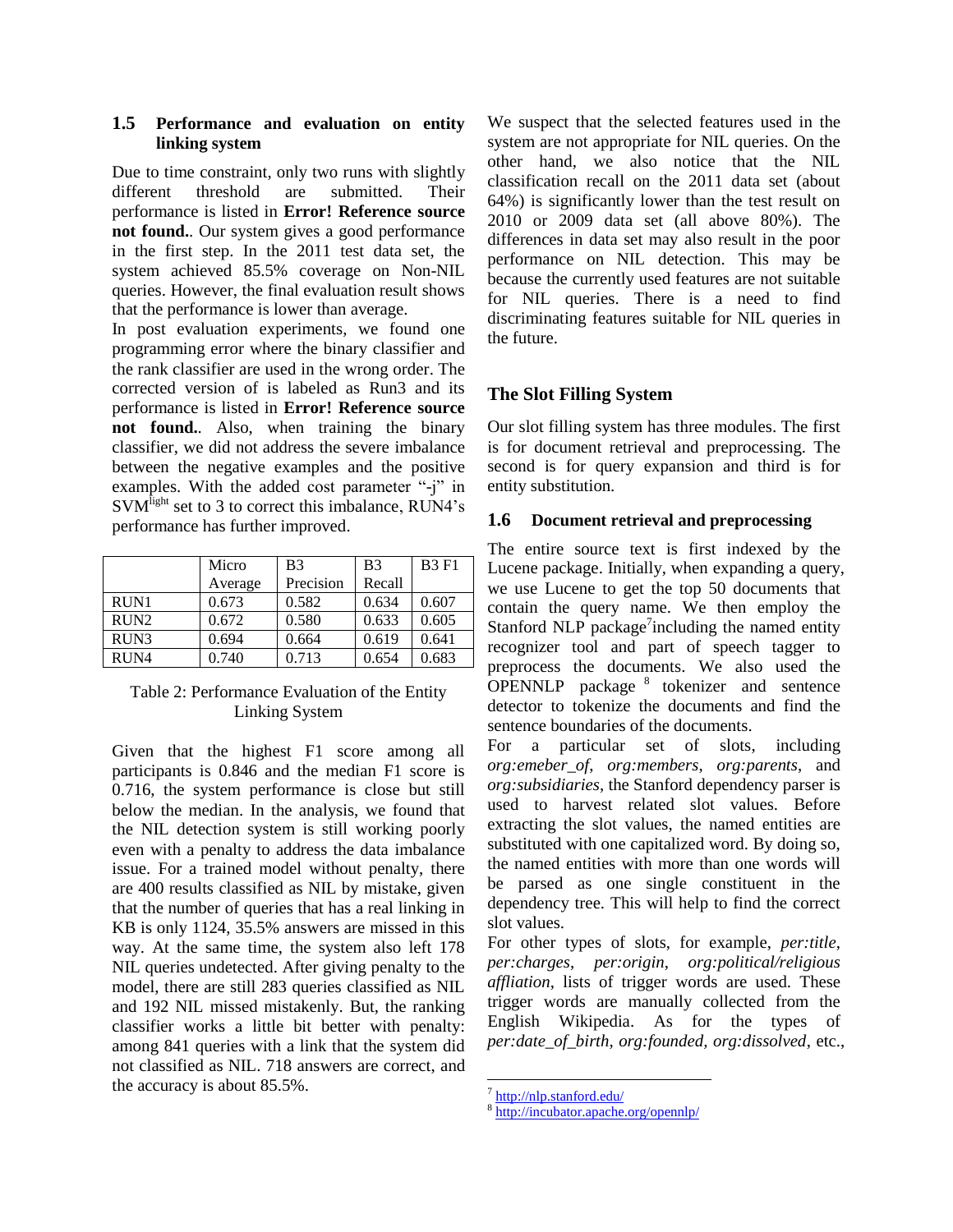we simply use pattern based approach to extract their slot values. For location slots such as *per:city\_of\_birth, per:cities\_of\_residence, org:city\_of\_headquarters*, we use the geo-name lists to identify city, country and state.

### **1.7 Query expansion**

We employed three methods to expand the queries as it is obviously insufficient to retrieve KBP source documents by merely using a query name.

- (1) If the query has Wikipedia redirect pages, the titles of the redirected pages are used as the query expansion.
- (2) For a person query, we list different variations of the person"s name. For example, given the query Abdul Rahim Noor, we will obtain the variants of this names as shown below:

*Abdul Rahim Rahim Noor Abdul R. Noor Abdul R Noor A. Rahim Noor A. R. Noor A R Noor Noor, A R Noor, A. R. A. Noor*

After generating these variations, the top 50 documents retrieved by the query name will be used to check the occurrence of these variants. Only those that appear in the text will be selected as the variants That is to say, any of the name variants found in the top 50 retrieved documents will be added to the extended query set.

(3) Person names in the background document are extracted to expand person queries.

The Stanford named entity recognizer is used to extract all person names in the background document to see if that person name contains the query name. If so, the person name is added to the query extended set; otherwise, we use the Edit Distance to measure the similarity between the person name and query name, and only keep those person names within the threshold.

(4) To find the full names of organization acronyms in the background document given in the query.

To get the full expressions of the organizational queries, the abbreviation extraction technique (Schwartz & Hearst, 2003) is employed. This technique is described as:

- (i) long form  $'$  ( $'$  short form  $'$ )'
- (ii) short form  $'$  ( $'$  long form  $'$ )

These <long form, short form> or <short form, long form> pairs are determined by their adjacency to the parentheses. For the sake of slot filling task, only <long form, short form> will be discussed, and the long form and short form are considered adjacent to each other. Using the (i) pattern, candidates for the long form will be recognized. The long form candidates contain contiguous words before the short form. This algorithm starts from the ends of short form and long form and tries to capture the shortest long form that matches the short form. See the figure below:

|   |  | Federal Motor Carrier Safety Administration |  |
|---|--|---------------------------------------------|--|
|   |  |                                             |  |
| м |  |                                             |  |

This algorithm initially starts from the end of the short form and gets the capitalized letter *A* in short form, then it searches *A* in the last word *Administration* of the long form. If *A* is not found in *Administration*, this algorithm will move to the next word *Safety* prior to *Administration*, and check if this word contains the letter. It repeats this process until no matching is found at the beginning of the long form candidates. However, if the letter is found in *Administration*, this algorithm will move to the next letter S and next word *Safety,* and check if *S* is in *Safety*. The whole process stops when it reaches the beginning of the long form and short form. Moreover, this algorithm places a constraint on the <long form, short form> pair that the first character of the word in the long form should be the same as the one of the short form.

By so doing, for the query of TACC, its text is: *The International Atomic Energy Agency's Technical Assistance and Cooperation Committee (TACC) failed to reach a final decision ...*

Using the abbreviation technique, the long form Technical Assistance and Cooperation Committee can be extracted for the acronym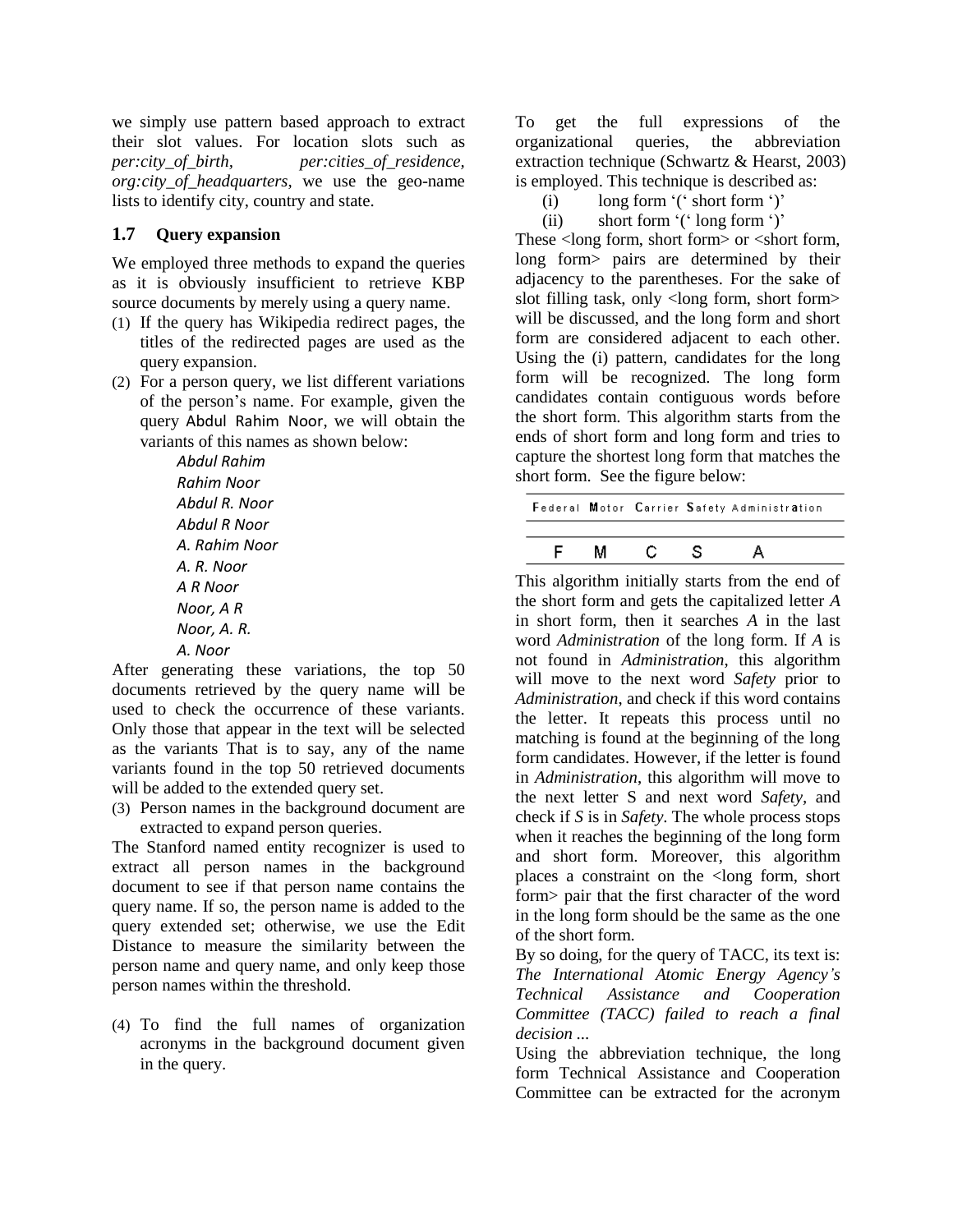TACC although the word *and* appears in the long form.

### **1.8 Entity Substitution**

For the slots *org:emeber\_of*, *org:members*, *org:parents*, and *org:subsidiaries*, the Stanford dependency parser is used to harvest the related slot values. Before extracting the slot values, the named entities are substituted with one capitalized word. Take the *org:parents* for example, the organization query name is replaced by the symbol ORGSUBSID in the sentence. Afterwards, The Stanford named entities recognizer is used to find organization names in this sentence. These organization names serve as the parents of the query candidates. They are substituted with the symbol ORGPARENT. In the next step, the dependency parser is used to obtain relations between ORGSUBSID and ORGPARENT. The dependency relations include:

1.nn: noun compound modifier.

- 2. appos: appositional modifier.
- 3. amod: adjectival modifier..
- 4. prep\_of: the preposition word *of*.
- 5. rcmod: relative cause modifier.
- 6. poss: possession modifier.
- 7. conj\_and: the conjunction word *and*.

With these dependency relations, triggers words are introduced to build up connection between ORGSUBSID and ORGPARENT. The trigger words involved in *org:parents* contain agency, subsidiaries, subsidiary, affiliation, affiliated company and so on. Using the dependency relations and trigger words, five rules are formulated below:

### Rule1: appos(ORGSUBSID, TriggerWord) AND amod(TriggerWord, ORGPARENT)

Rule2: prep\_of(TriggerWord, ORGPARENT) AND rcmod (ORGSUBSID, TriggerWord)

- Rule3: nn(ORGSUBSID, ORGPARENT) AND nn(ORGSUBSID, TriggerWord)
- Rule4: appos(TriggerWord, ORGSUBSID) AND poss(TriggerWord, ORGPARENT)

### Rule5: conj\_and(ORGPARENT, TriggerWord) AND conj\_and (ORGPARENT, ORGSUBSID)

In these rules, organization names are replaced with the tag ORGPARENT or ORGSUBSID and trigger words are replaced with the tag TriggerWord. In each rule, both dependencies must be satisfied will the ORGPARENT be chosen as the value for the slot *org:parents*. Take the following sentence as an example:

*An article published Sunday by Bernama , the Malaysian government news agency , singles out .. .*

The organization name *Malaysian government* needs to be found as the *Bernama*"s parent organization. Before extracting the *org:parents*, the named entity recognizer is used to obtain the organization names *Bernama* and *Malaysian government*. Then, *Bernama* is replaced with the symbol ORGSUBSID and *Malaysian government* with ORGPARENT. Based on these entity substitutions, the original sentence is changed to:

*An article published Sunday by ORGSUBSID , the ORGPARENT news agency , singles out ….*

Then the Stanford dependency parser is applied to obtain the relations between the components in the sentence. The dependency relations are listed below:

```
amod(agency-11, ORGPARENT-9)
appos(ORGSUBSID-6, agency-11)
```
Similarly, these rules can be used to obtain the subsidiaries for the query name. By doing so, the named entities with more than one words will be parsed as one single constituent in the dependency tree. This will reduces parsing errors and help to find the correct slot values.

For *per:title*, *per:charges*, *org:political/religious affliation*, lists of trigger words are manually collected from the English Wikipedia. To avoid the typos in the texts, we first generate n-grams in the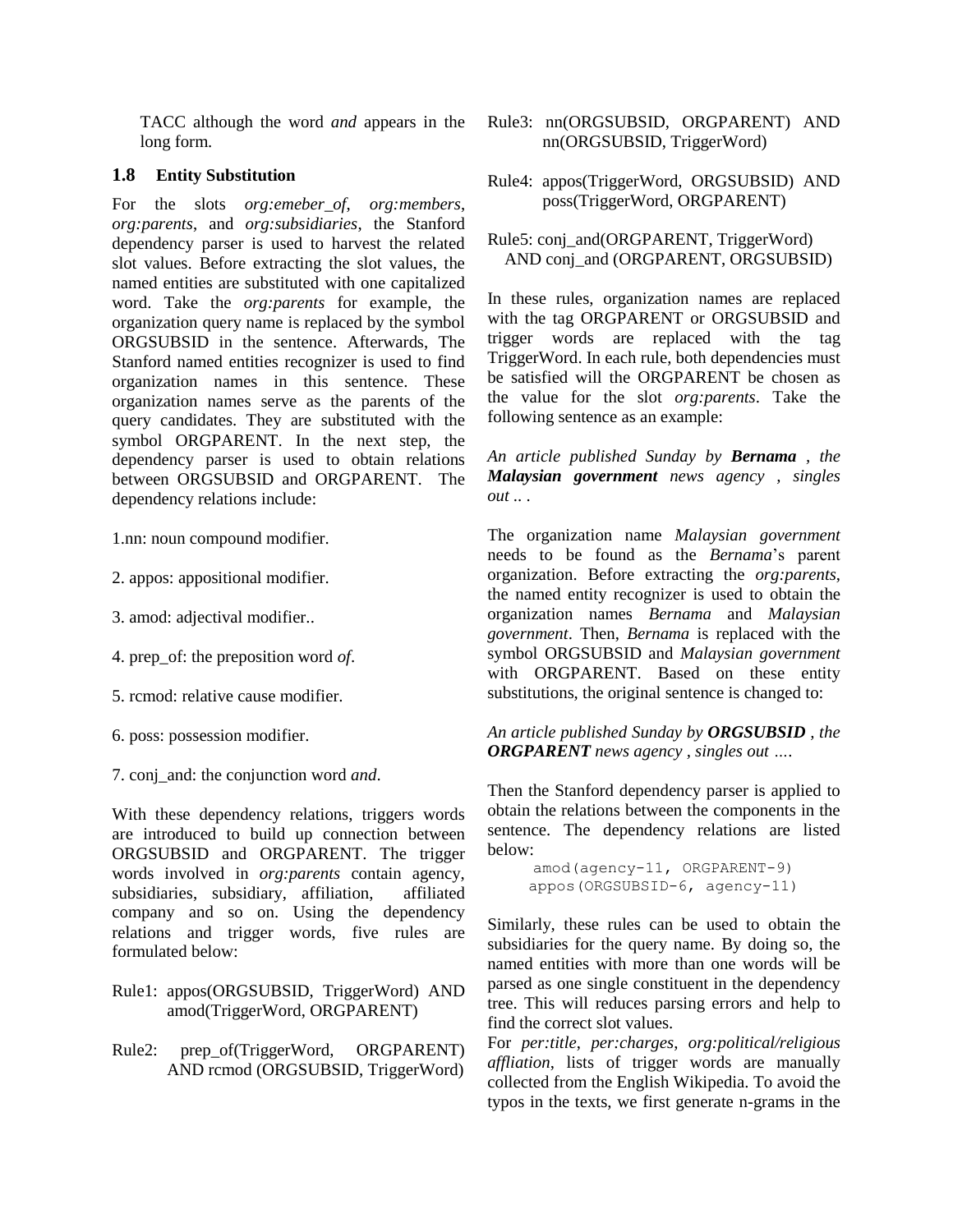sentences.  $n$  can be from uni-gram to tri-gram determined by the number of trigger words used. After n-grams are generated, these n-grams will be compared with the triggers by means of the dice coefficient used in this paper.

As far as the types of *per:city\_of\_birth, per:cities\_of\_residence, org:city\_of\_headquarters* ect. are considered, the geo-name<sup>9</sup> lists are used to identify city, country and state. For the triggers of the slot *per:orgin*, we use the corresponding country name to find their [demonym](http://en.wikipedia.org/wiki/Demonym) in Wikipedia.

### **1.9 Slot Filling Evaluation Results**

We submitted one run for the slot filling task and the evaluation results of our system, the top two team and the median are shown in Table 3.

| <b>System</b>     |       |       | <b>Precision Recall F-measure</b> |
|-------------------|-------|-------|-----------------------------------|
| Top-1 Team        | 35.03 | 25.5  | 29.52                             |
| Top-2 Team        | 49.17 | 12.59 | 20.05                             |
| Median Team       | 10.31 | 16.51 | 12.69                             |
| <b>PolyU Team</b> | 15.29 | 12.7  | 13.87                             |

Table 3: Results of the Slot Filling System

We only used the data provided by LDC for the slot filling task and the system has no access to the Internet during the evaluation. Result shows that our performance is slightly higher than the median team, but a long way from the top 2 systems. The reasons for low recall and precision are: (1) only sentences that contain the query name are considered as relevant. In actual text, however, slots might appear with no mention of the exact query name; (2) only top 50 documents related to the query name are used for extracting slot values. This is the primary reason why the recall of our system is much lower compared to those using 100 or more retrieved documents.

# **Conclusions and Future Work**

This paper describes the entity linking and slot filling systems of the Hong Kong Polytechnic University team. For the entity linking, the system uses various resources and rank candidates based on Wikipedia context. The outcome on ranking is satisfactory, but the detection of NIL queries is still a problem. In the future, investigations will be

 $\overline{a}$ 

conducted on finding suitable features to handle the NIL detection problem. For the additional NIL clustering system, our system is very simple. More features such as TF-IDF should be explored. Furthermore, as the context terms are modeled as Wikipedia terms, it is also possible to apply some network similarity measures such as the bipartition graph method (Tang, Lu, T. Wang, J. Wang, & W. Li, 2011).

Although the context modeling using Wikipedia anchors can achieve a high accuracy, it is rather time consuming to find high quality anchors from a span of text. And this method may probably fail in informal text. In the future, we will try to find more robust solutions with lower computation cost. The slot filling system combines the query expansion and pattern-based reasoning. Techniques like abbreviation extraction, name variation, and entity substitution are incorporated into this system. In the future, we can explore how to make use of sentences which did not have direct query mentions. Possible direction is to identify syntactic features for slot filling task such as adding co- reference resolution for named entities. Another possible direction is to classify sentences into suitable slot types based on training data first before extraction of information is conducted.

# **References**

Castelli, V., Florian, R., & Han, D.-jung. (2010). Slot Filling through Statistical Processing and Inference Rules. *Proc. TAC 2010 Workshop*.

Chang, A. X., Spitkovsky, V. I., Yeh, E., Agirre, E., & Manning, C. D. (2010). Stanford-UBC Entity Linking at TAC-KBP. *Proceedings of the Third Text Analysis Conference (TAC 2010)* (Vol. 758).

Chen, Z., Tamang, S., Lee, A., Li, X., Lin, W.-pin, Snover, M., Artiles, J., et al. (2010). CUNY-BLENDER TAC-KBP2010 Entity Linking and Slot Filling System Description. *Proceedings of the Third Text Analysis Conference (TAC 2010)*.

Chrupala, G., Momtazi, S., Wiegand, M., Kazalski, S., Xu, F., Roth, B., Balahur, A., et al. (2010).

<sup>&</sup>lt;sup>9</sup> <http://www.geonames.org/>